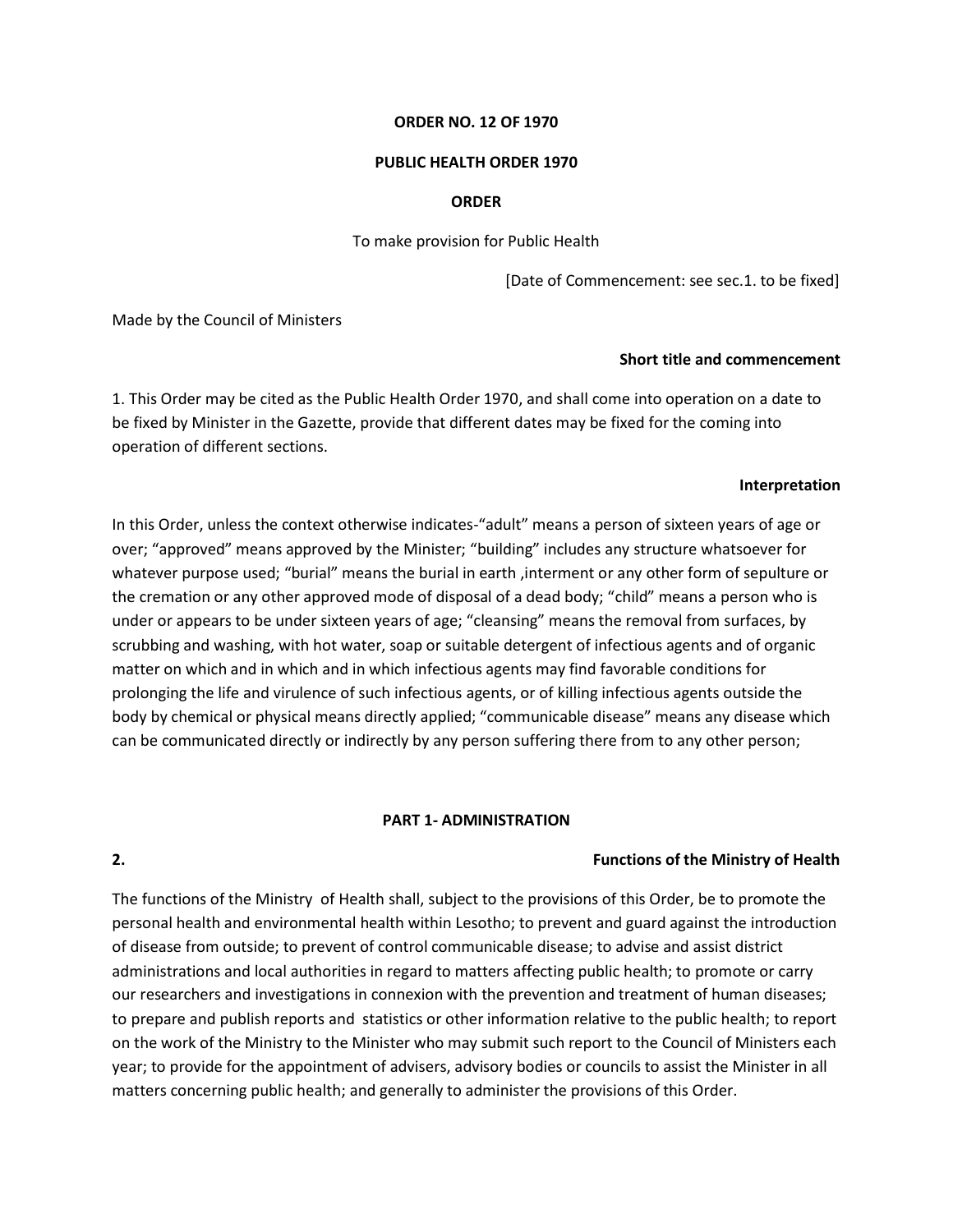1) Subject to the provisions of the law governing the Public Service of Lesotho the Ministry shall have appointed as many health officers or other officers as may from time to time be necessary.

2) Health Officers and other officers appointed to or designated by the Ministry of Health shall be suitably trained and qualified.

### **PART II-NOTIFIABLE DISEASES**

### 4. **Notification of diseases**

1)the provisions of this Order, unless otherwise expressed, shall, so far as they concern notifiable disease applu to-

### a) Communicable diseases:

Smallpox (including variola minor or alas trim), typhus fever and louse-borne relapsing fever, cholore, plague, yellow fever, sleeping sickness (human trypanosomiasis), scarlet fever, diphtheria, erysipelas, puerperal fever, typhoid (enteric) fever (including Para-typhoid A,B,C), Cerebro-spinal meningitis, poliomyelitis ,leprosy, anthrax, glanders, rabies, brucellosis (Malta fever), tuberculosis (all forms),tick-bone relapsing, fever ophthalmic neonatorum, infective encephalitis, infective hepatitis, food poisoning, trachoma, psittacosis, influenza pneumonia, malaria, pemphagus neonatorum, German measles (rubella), whooping-cough, schistsemiasis (bilharzias is) ,bacillary dysentery, venereal diseases, tetanus (all forms),measles and gastro-enteritis in children under the age of five years.

### b) Non-Communicable Diseases

Lead poisoning, industrial poisoning, pneumoconiosis, pellagra,s curvy, rickets ,kwashiorkor, beri-beri, insecticidal poisoning, pesticidal poisoning.

## 5. 1) When-----

a)the body of a person who has died of a communicable disease is retained in a room in which any any person lives, sleep or works, or in which food is kept or prepared or eaten; or

b)any dead body is retained in any dwelling or place under circumstances which in the opinion of a health officer are likely to endanger health; or

c) any dead body is found and is unclaimed or where no competent person undertakes to bury it: any magistrate, Justice of the peace or member of the Lesotho Mounted Police of or above the rank of sergeant, may on a certificate signed by a health officer, direct that the body be removed to a mortuary for post-mortem examination, or if the body is that of a person certified to have died of a communicable disease, may order that the body be buried immediately without removal to a mortuary; provided that if friends or relatives of the deceased undertake to, and do, bury the body within the time so specified,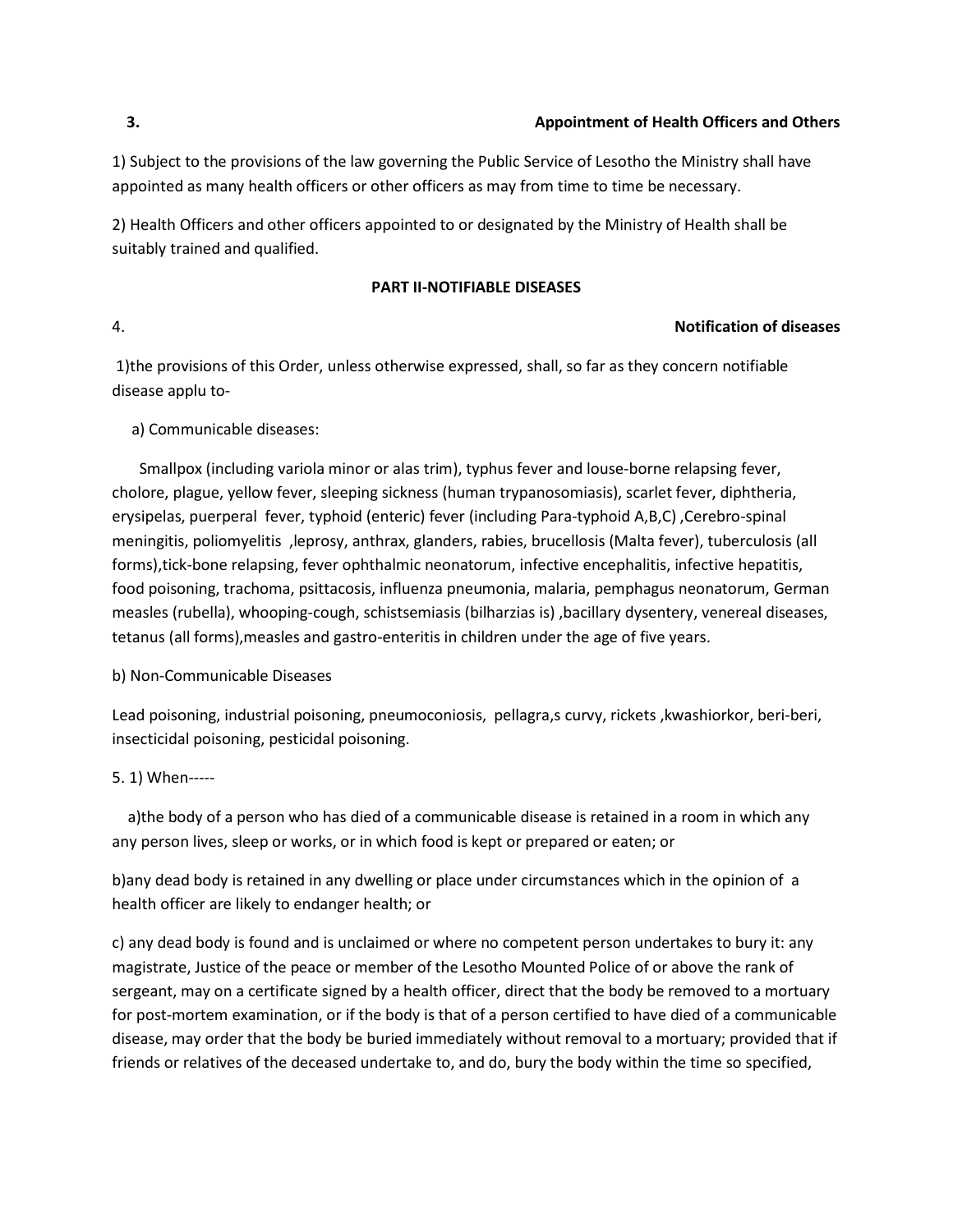the work of doing so shall be defrayed by the Ministry of health, and may be recovered by it by action in any court form any person legally liable to pay expenses of interment.

2) Any person who hinders or obstructs the execution of any order or direction given under this section shall be guilty of an offence.

6. The Minister may make regulations application to all communicable diseases or only to such communicable diseases as may be specified therein regarding the following matters-

a)the imposition and enforcement of isolation or of medical observation and surveillance in respect of persons suffering from communicable disease who are not removed to a hospital or place of isolation, the premises in which such persons are accommodate , those in charge of or in attendance on such premises or who otherwise may have been exposed to the infection of any such disease;

b)the duties, in respect of the prevention of communicable disease and in respect of persons suffering or suspected to be suffering there from of occupiers of land on which persons reside and of employers of labour,and of chiefs and headmen and others;

c) the measures to be taken for preventing the spread of or eradicating smallpox, typhus fever, typhoid fever, cholera, yellow fever, plague, poliomyelitis,tuberculosisi or any other communicable disease requiring to be dealt with in a special manner;

e) the conveyance of persons suffering from or the bodies of persons who died of a communicable disease;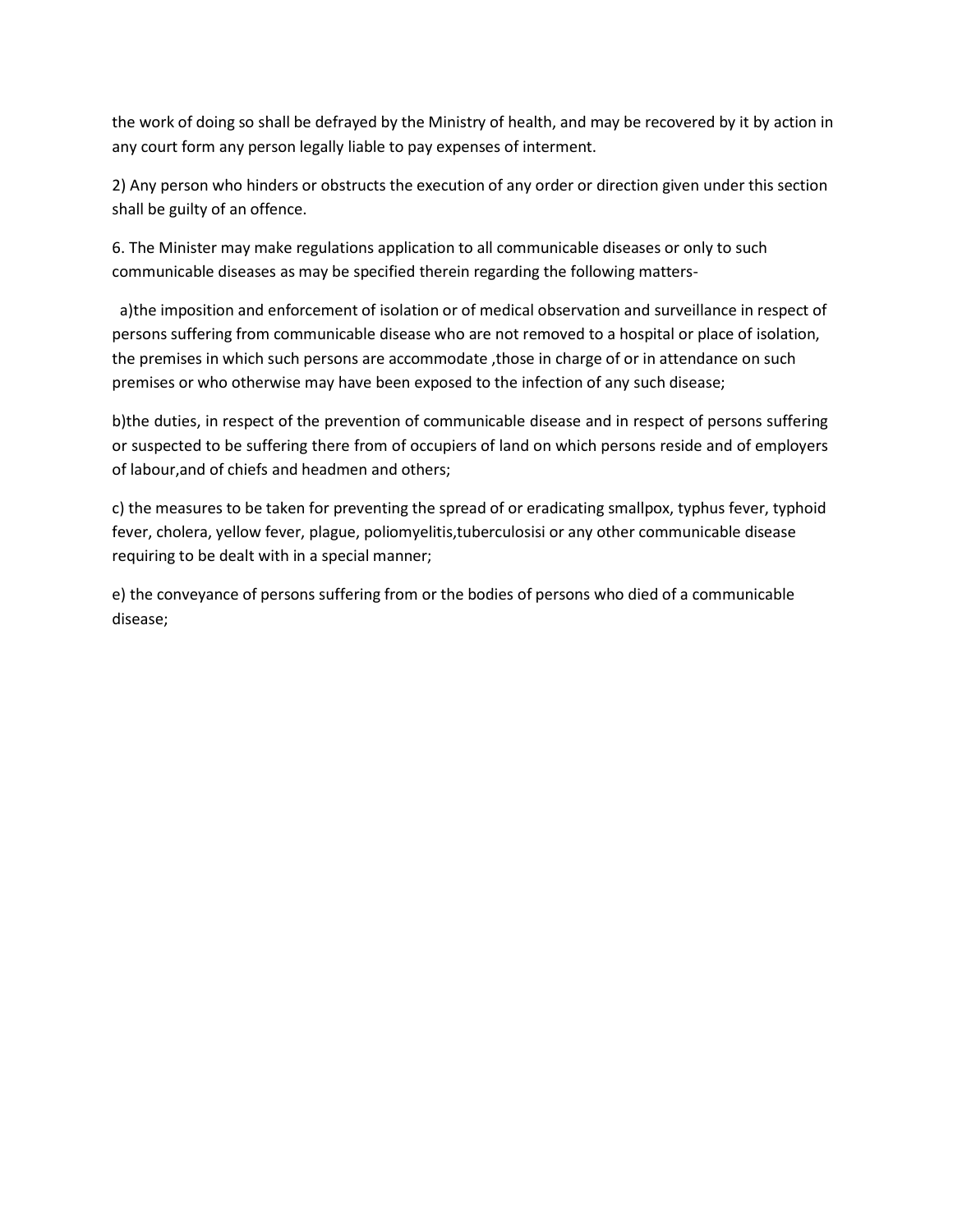## **PART III-SPECIAL PROVISIONS REGARDING DISEASES**

## **SUBJECT TO THE INTERNATIONAL HEALTH REGULATIONS**

# **7. Disease subject to International Health Regulations**

1)the provision of this Order, unless otherwise expressed, in so far as they concern diseases subject to the International Health; Regulations shall be deemed to apply to smallpox(including alasttrim or variola minor), plague (cholera) (including cholera due to the EI TOR Vibrio) and yellow fever.

2)the International Health Regulations shall be published in the Gazette within thirty days after the coming into operation of this Order and any amendment thereto shall be published in the Gazette as soon as army be after the Government becomes a party to such amendment.

3) Every amendment to the International Health Regulations to which Government becomes a party shall before the Council of Ministers within thirty days after its publication in the Gazette under the provisions of subsection (1) or if the said Council is not then in session within thirty days of the commencement of its next session.

4) 1) The Ministers may by regulation—

a) make such provisions as appears to him necessary or expedient for the carrying out of and giving effect to the International Health Regulations.

b) Subject to the provisions of the International Health Regulations, impose fees and provide for the recovery of any expenditure incurred in giving effect to the International Health Regulations;

2)any regulations made under this section may prescribe penalties for any contravention thereof, but no such penalty shall exceed a fine of two hundred rands or in default of payment imprisonment for a period not exceeding six months

# **8. Power of Minister to make regulations**

Whenever Lesotho or part thereof appears to be threatened by any of the disease mentioned in section 7, 1)the Minister may make regulations for all or any of the following purpose—

a) for the speedy interment of dead ;

b) house to house visitation;

d) for preventing any person from leaving any infected area without undergoing all or any of the following ;medical examination, cleansing, inoculation, vaccination or revaccination or passing a specified period in an observation camp or center in turn shall report to the nearest [District Administration] or to a health or veterinary Officer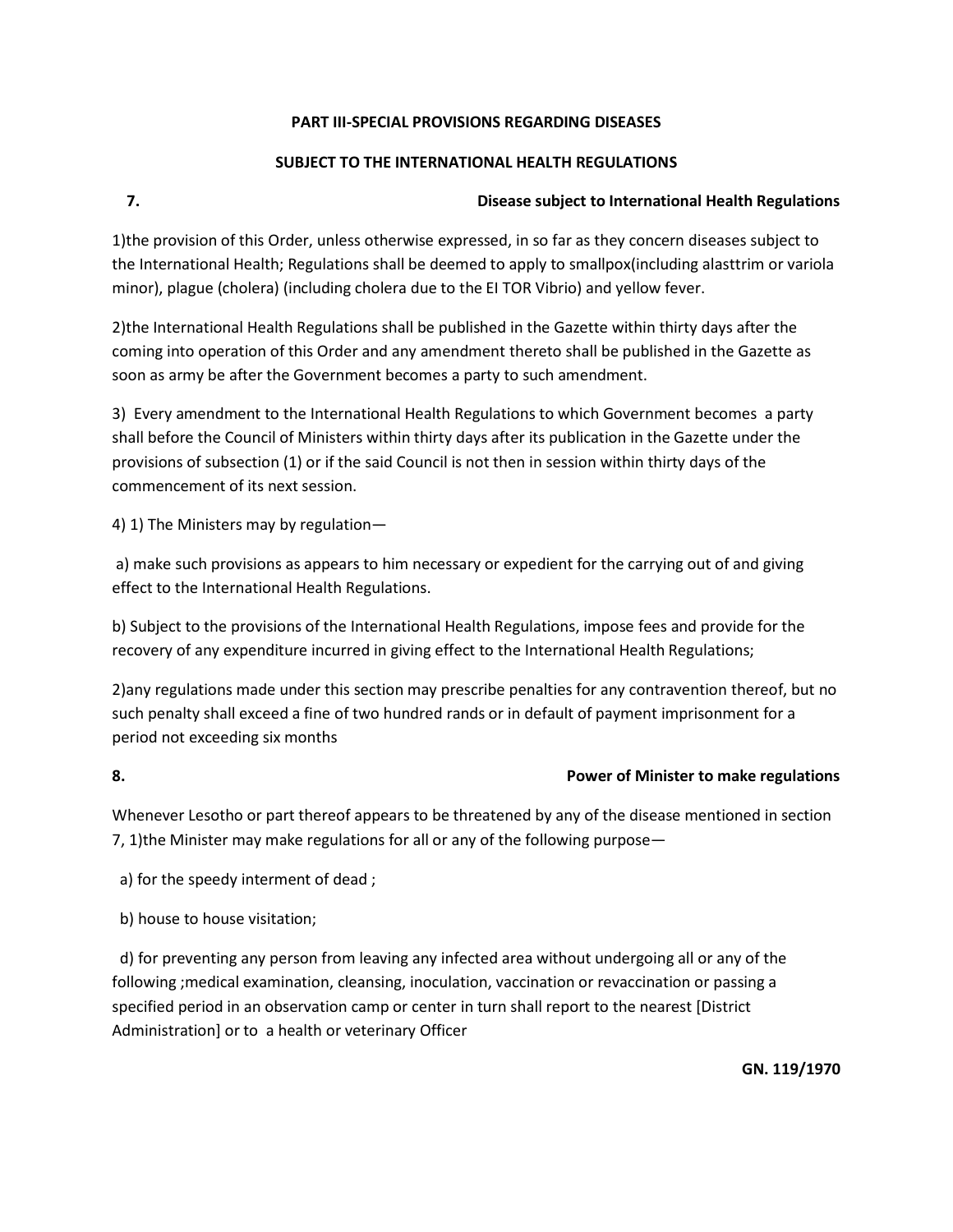2) Any such person who fails so to report shall be guilty of an offence.

# **8. Notification of diseases subject to the International Health Regulations**

Every health officer shall immediately report to the Permanent Secretary for Health, Maseru, by radio, telegaphor other expeditious means particulars of every notification received of a case of any disease subject to the International Health Regulations, or of any unusual sickness or mortality in animals made under the last preceding section.

## **9. Regulation of buildings equipment etc.**

1) Where an outbreak of any diseases subject to the International Health Regulations exists or is threatened it shall be lawful for the Permanent Secretary for Health to require any person owning of having charge of any buildings or dwellings not occupied, or any person owning or having charge of transport, bedding, hospital equipment, drugs, food or other appliances, materials or articles urgently required in connexion with the outbreak, to hand over the use of any such land or building or to supply or make available any such article ,subject to the payment of a reasonable amount as hire or purchase price.

2) any person who without reasonable cause, fails or refuses to comply with any such requirement shall be guilty of an offence.

## **PART IV-PREVENTION OF THE SPREAD OF SMALLPOX**

## **Interpretation**

10. for the purposes of this Part----

"Public vaccinator" shall include a public vaccinator appointed by the permanent Secretary for Health and any person appointed by the Permanent Secretary for Health to assist or act for a public vaccinator, and includes any Health officers;

"unprotected person" includes a child and means a person who has not been protected from smallpox by having had the disease, either naturally or by inoculation or by having been successfully vaccinated, and who has not been certified under the provisions of this Order to be insusceptible to vaccination.

### **11. Vaccination of children**

The parent or guardian of every child in Lesotho shall unless such child is insusceptible or unfit or has suffered from small pox, cause such child to be vaccinated by a public vaccinator, or other approved medical practitioner and the parent or guardian of every such child shall procure one of the following certificates on the form prescribed signed by a public vaccinator or other approved medical practitioner;

- a) Certificate of successful vaccination;
- b) Certificate of insusceptibility to vaccination;
- c) Certificate of unfitness for vaccination;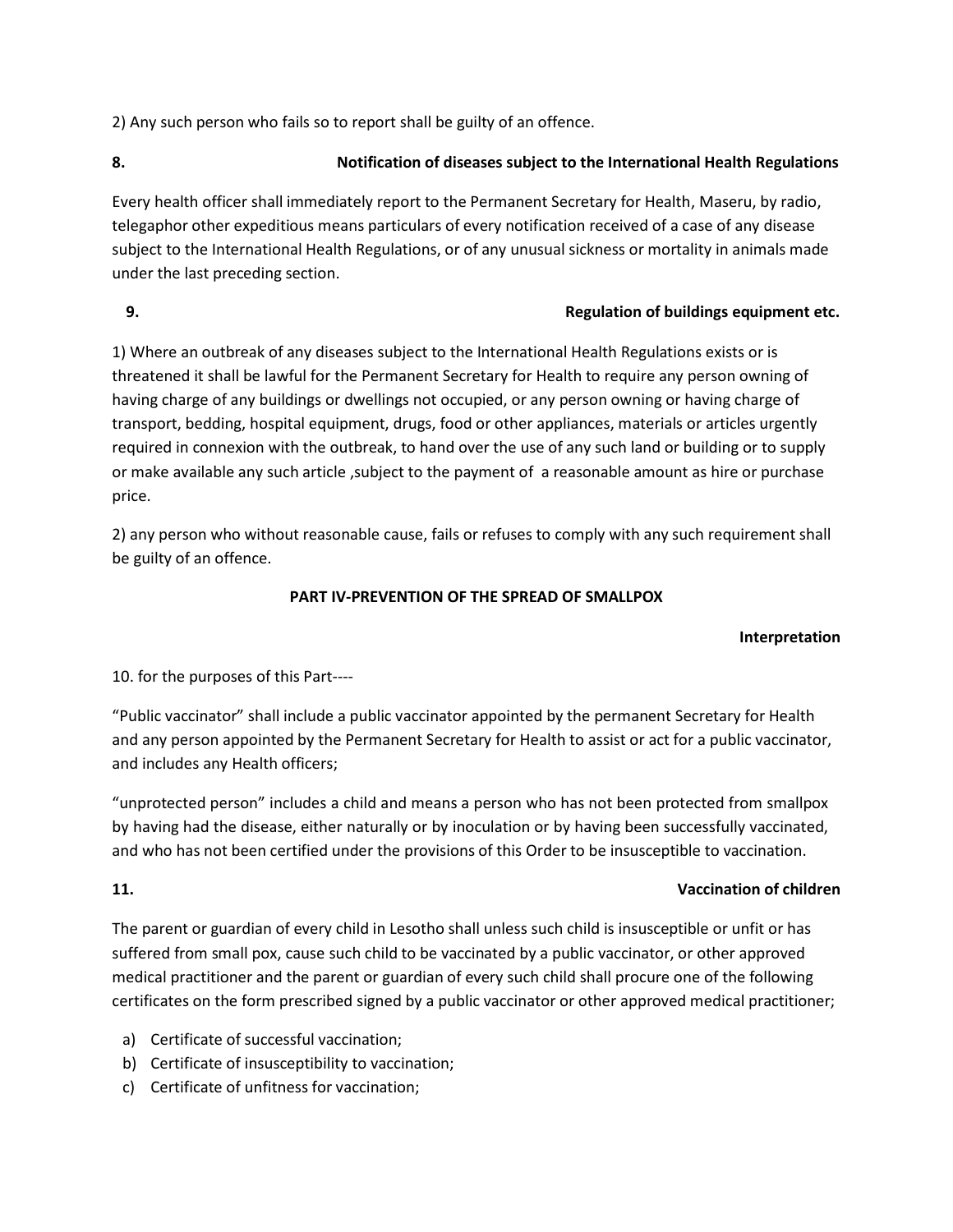d) Certificate that such child has suffered from smallpox

## **12.** B**uildings in which foodstuffs are stored or prepared for sale**

1)No person shall reside or sleep in any kitchen or room in which foodstuffs are prepared or stored for sale

2)If it appears that any such kitchen or room is being so used contrary to the provisions of this section, or that any part of the premises adjoining the room in which foodstuffs are stored or exposed for sale is being used as a sleeping apartment under such circumstances that the foodstuffs are likely to be contaminated or made unwholesome, the health officer may serve upon the offender or upon the owner of the house, or upon both, a notice calling forsuch measures to be taken as shall prevent the improper use of such kitchen and premises within a time to be specified in the notice, and if such notice be not complied with the party upon whom it was served shall be guilty of an offence.

### **PART IX-WATER AND FOOD SUPPLIES**

## **13. Duty of health officers**

It shall be the duty of every health officer to take all lawful, necessary and reasonably practicable measures to ensure the purity of any supply of water which the public has a right to use and does use for drinking or domestic purposes, and to take all necessary measures against any person so polluting any such supply or polluting any streams so as to be a nuisance or danger to health.

## **14. Sale of tainted food**

1) No person shall sell or expose for sale or bring into Lesotho or into any market or have in his possession without adulterated, diseased or unwholesome state, or which is unfit for human consumption, or any for any animal which is unfit for unwholesome state or unfit for its use and any health officer, veterinary officer, or police officer of or above the rank of sergeant may seize any such food, and any [District Administrator] magistrate or a health officer or approved veterinary officer may order it to the destroyed, or to be so disposed of as to prevent it from being used as food for humans or animals as the ease may be.

2)No person shall collect, prepare, manufacture, keep ,transmit or expose for sale any foodstuffs without taking adequate measures to guard against or prevent any infection or contamination thereof.

## **15. Seizure**

1)Any health officer or other person duly authorized by him in writing ,may at any time between the hours of 6 a.m. and 6 p.m,enter any shop or premises used for the sale or preparation for sale, or for sale, or for the storage of food, to inspect and examine any food found there in which he has reason to believe is intended for human consumption, and should such food appear to such officer to be unfit for such use, he may seize the same, and any magistration or [District Administrator] may order order it to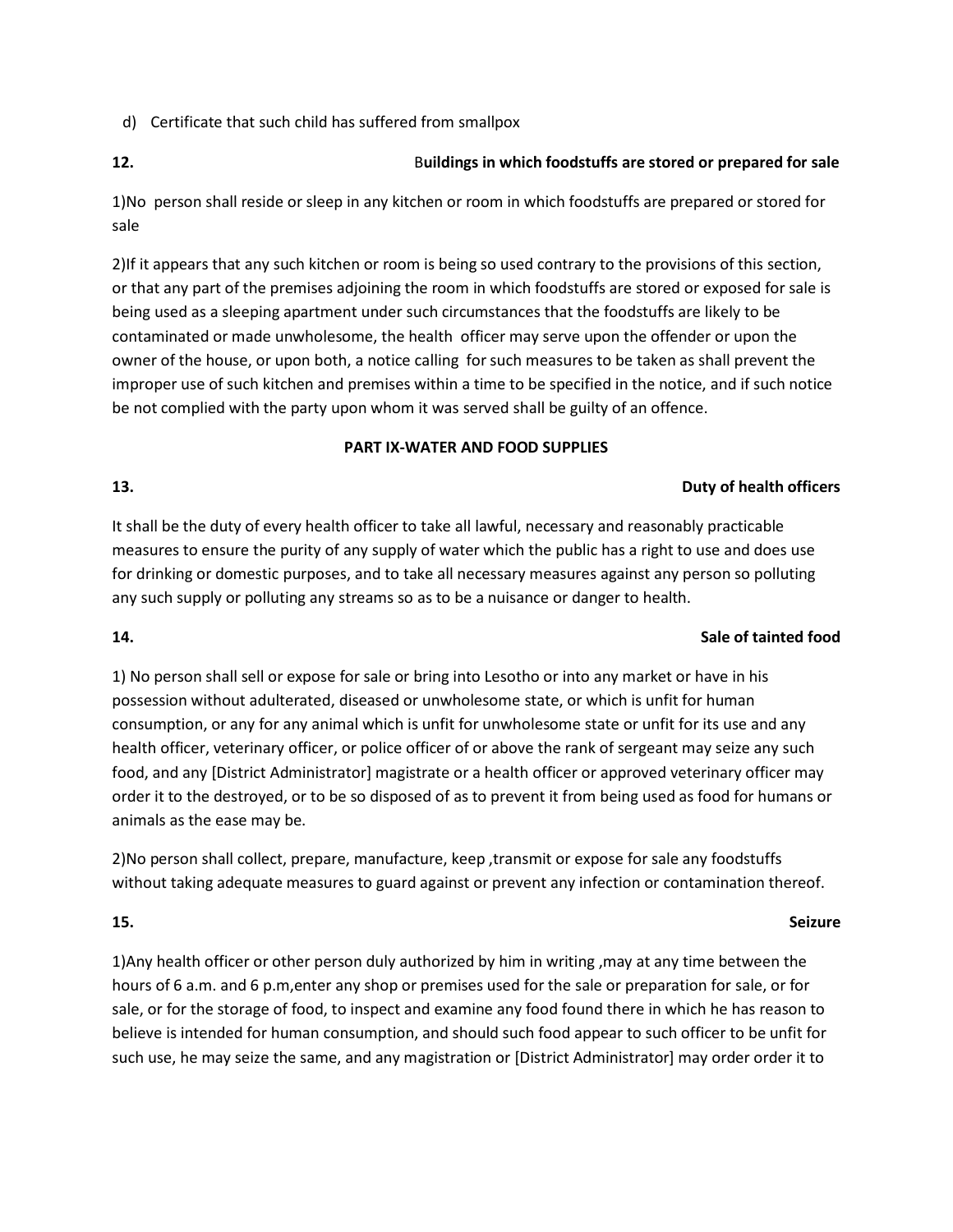be disposed of as in the foregoing section. The oaus of proof that such food was not exposed for sale or intended for human consumption shall be on the person charged.

a)the inspection and examination of, and the regulation, inspection and supervision of the manufacture, preparation, storage, keeping and transmission of any article of food indented for sale or for export from Lesotho and the prohibition of the manufacture, preparation, storage ,keeping, transmission, sale or export from Lesotho of any such article which is ,or contains an ingredient which is diseased or unsound or unfit for human consumption, or which has been exposed to any infection or contamination;

b)the medical supervision and hygiene of food-handlers, including the provision of requisite handwashing and sanitary facilities for such food-handlers

c) prohibiting the importation into Lesotho of any article of food which is not clean, wholesome, sound and free from any disease or infection or contamination, and the seizure and disposal by destruction or otherwise of any such article so imported;

d)the preparation, manufacture or importation and the storage and sale of or trade in articles of food which are packed in airtight receptacle with the date of manufacture or preparation;

e) prohibiting the importation, sale, possession or use of vessels which are intended to contain milk or any liquid or semi-solid article of food and which are rusty or defectively soldered or are made of material containing in any part likely to come in contact with the contents, lead or other poisonous or injurious substance in such proportion as to be likely to cause injury or danger to health, and fixing the maximum proportions of such substances which may be used in such vessels;

f)requiring the marking or stamping in any manager prescribed by such rules articles of food for the purpose of showing clearly the nature, quality, weight, contents, place of manufacture or origin of any such article, and any other particulars whether of the same kind or not prescribed in such rules in regard to any such article;

g) requiring the medical examination of any person in any premises in which any milk or dairy produce or other article of food intended for sale is collected, kept sold or exposed for sale or of any person who has been engaged in the collection, preparation, keeping ,conveyance or distribution or any such milk or produce or article;

h) Prohibiting the employment by any cow-keeper, dairy-man or purveyor of milk or other person in connexion with the collection ,preparation,storage,distribution .

2) the Permanent Secretary for Health may authorize a health officer to visit any such premises as in this section mentioned to report to him upon any matter or this connected with the premises or the use thereof.

3) Any person who knowingly obstructs an authorized health officer in any such inspection shall be guilty of an offence.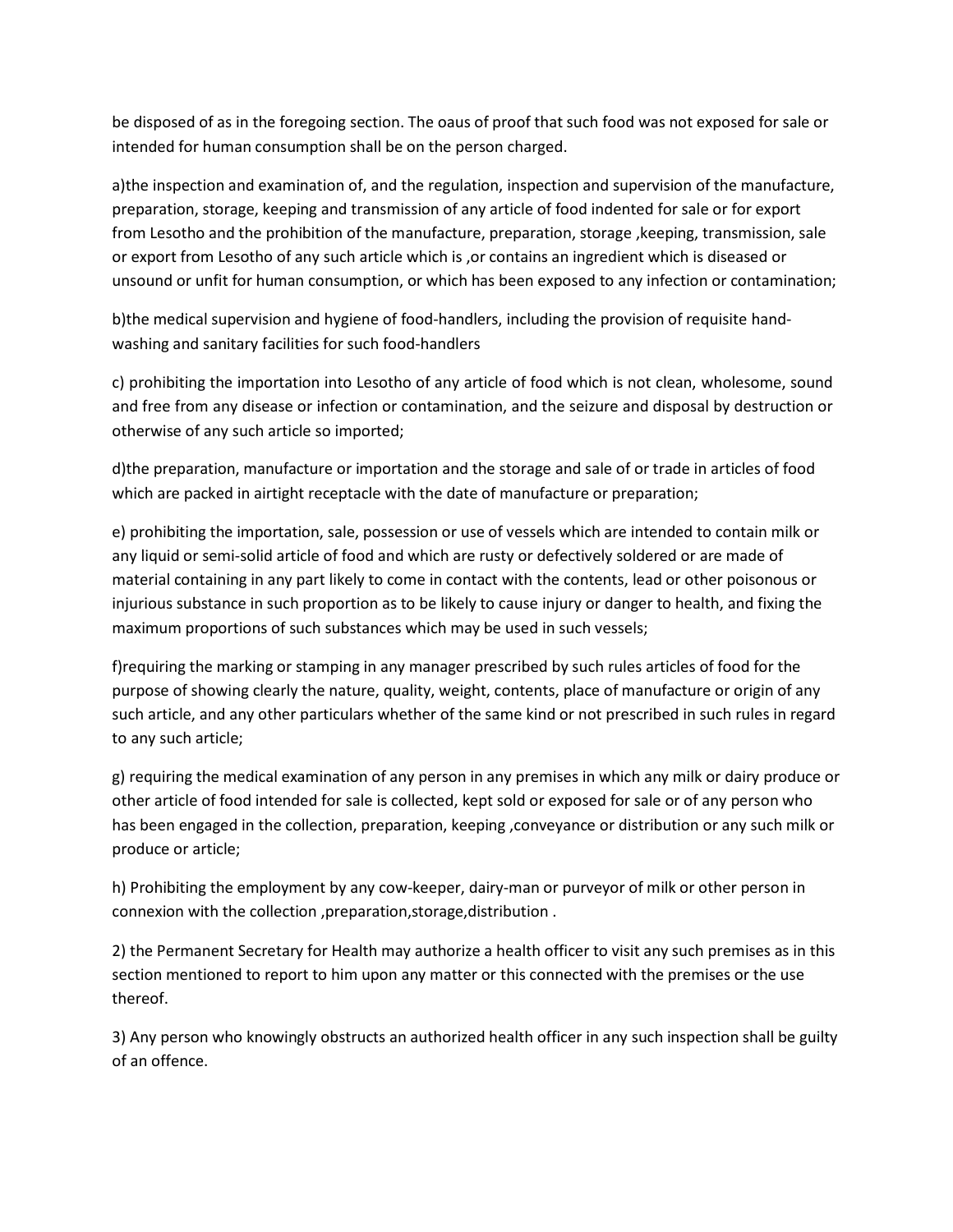#### **16. public washer men**

The Permanent Secretary for Health may by public notice prohibit the washing of clothes by washer men in the exercise of their calling except at public wash-houses or at such other places as he may appoint for the purpose.

### **17. Regulations**

The Minister may make regulations for ensuring that the health of the inhabitants of any area may be safeguarded in respect of---

a)the prevention of pools of standing water;

b)the drainage and control of such pools when they exist;

c)the inspection ,repair and cleansing of open channels. canals and drains,

### **18. Supervision of vaccines, ETC.**

1) the Permanent Secretary for Health may provide for the inspection, sampling and examination by officers of the Ministry, of vaccines, vaccine lymph, sera ,toxins, anti-toxins, antigens, insulin, salvarsen, and any other therapeutic substance as defined by regulation, imported into or manufactured in Lesotho and intended or used for the prevention or treatment of human or animal diseases, and shall regulate their sale or supply, and may prohibit their dale or supply, and may prohibit the importation, manufacture, sale or use of any such substance which is considered to be unsafe or to be liable to be harmful or dangerous health.

2) The Minister may make such regulations as he may consider necessary for carrying out the provisions of this section.

## **PART XII-MISCELLANEOUS PROVISIONS**

# **19. Service of notices**

Notices ,orders and other documents required or authorized to be served under this Order may be served by delivering the same to or at the residence of the person to whom they are respectively addressed, or where addressed to the owner or occupier of premises by delivering the same, or a true copy thereof, to some responsible person on the premises, or can be serve by fixing the same on some conspicuous part of the premises, or may be served by the headman of the area and they may also be served by post by a prepaid letter and if served by post shall prima facie be deemed to have been served at the time when the letter containing the same would be delivered in the ordinary course of post and in proving such service it shall be sufficient to prove that the notice, order or other document was properly addressed and put in the post.